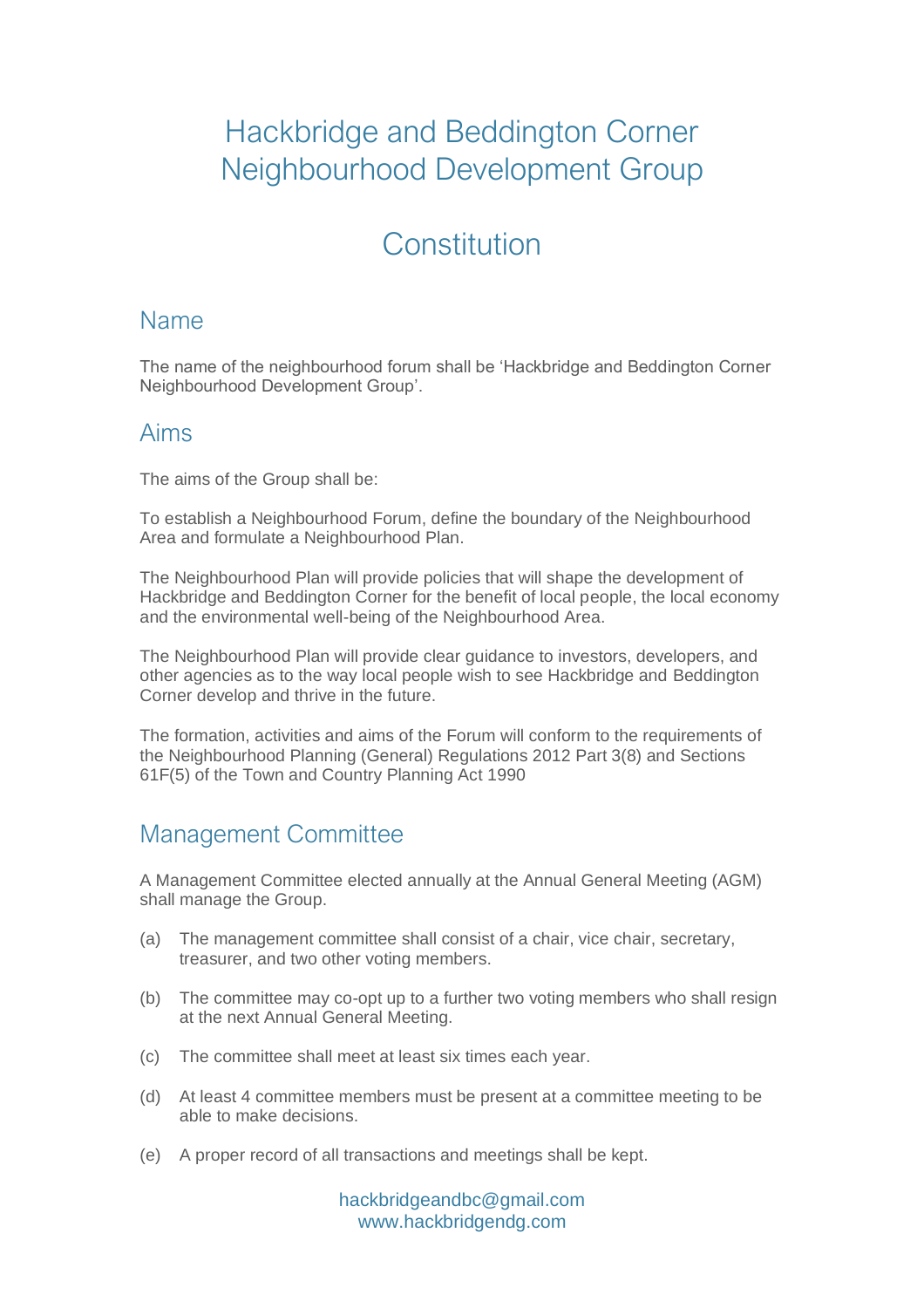#### Powers

To further these aims the committee shall have power to:

- (a) Obtain, collect and receive money or funds by way of contributions, donations, grants and any other lawful method towards the aims of the Group.
- (b) Associate with local authorities, voluntary organisations and the residents and businesses of Hackbridge and Beddington Corner to achieve the aims of the Group.
- (c) Do all such lawful things as will further the aims of the Group.

# Voting Membership

- (a) Voting membership shall be open to any resident or business proprietor within the designated boundary that has been formally approved as a member and is over the age of 16.
- (b) The Management Committee shall have the power to approve or reject applications for membership or to terminate the membership of any member provided that the member shall have the right to be heard by the committee before a final decision is made.

### General Meetings

- (a) An Annual General Meeting shall be held within 12 months of the date of the adoption of this constitution and each year thereafter.
- (b) Notices of the AGM shall be published three weeks beforehand and a report on the Group's financial position for the previous year will be made available at the same time.
- (c) A Special General Meeting may be called at any time at the request of the committee, or not less than one quarter of the membership. A notice explaining the place, date, time and reason shall be sent to all members three weeks beforehand.
- (d) One third of membership or four members being present, whichever is the greater, shall enable a General Meeting to take place.
- (e) Proposals to change the constitution must be given in writing to the secretary at least 28 days before a general meeting and approved by a two thirds majority of those present and voting.

hackbridgeandbc@gmail.com www.hackbridgendg.com